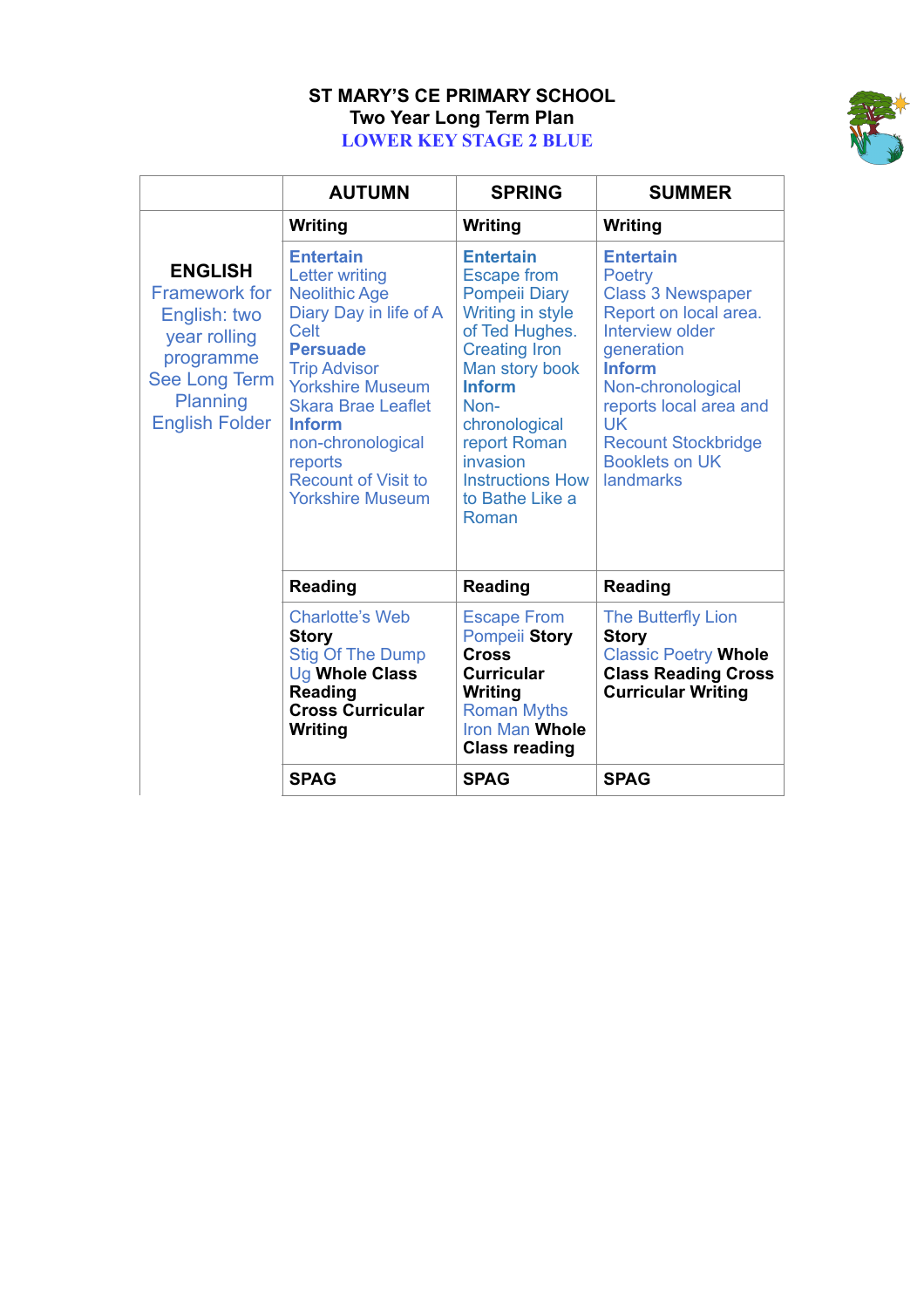| <b>MATHEMATIC</b><br>S | Formation of nouns<br>using a range of<br>prefixes<br>Introduction to<br>paragraphs as a way<br>to group related<br>material<br>Headings and sub-<br>headings to aid<br>presentation<br>Apostrophes to mark<br>plural possession      | Use of the forms<br>a or an<br>according to<br>whether the next<br>word begins with<br>a consonant or a<br>vowel<br>Inverted<br>commas to<br>punctuate direct<br>speech<br>Expressing time,<br>place and cause<br>using<br>conjunctions                                       | Word families based<br>on common words,<br>showing how words<br>are related in form and<br>meaning [for example,<br>solve, solution, solver,<br>dissolve, insoluble]<br><b>Fronted adverbials</b><br>Use of the present<br>perfect form of verbs<br>instead of the simple<br>past [for example, He<br>has gone out to play<br>contrasted with He<br>went out to play] |
|------------------------|---------------------------------------------------------------------------------------------------------------------------------------------------------------------------------------------------------------------------------------|-------------------------------------------------------------------------------------------------------------------------------------------------------------------------------------------------------------------------------------------------------------------------------|-----------------------------------------------------------------------------------------------------------------------------------------------------------------------------------------------------------------------------------------------------------------------------------------------------------------------------------------------------------------------|
|                        | <b>New Curriculum</b><br><b>Long Term</b><br>Planning<br><b>White Rose Mixed</b><br><b>Age Planning</b><br>Number:<br><b>Place Value</b><br><b>Addition and</b><br><b>Subtraction</b><br><b>Multiplication and</b><br><b>Division</b> | <b>New Curriculum</b><br><b>Long Term</b><br>Planning<br><b>White Rose</b><br><b>Mixed Age</b><br>Planning<br>Number:<br><b>Multiplication</b><br>and Division<br><b>Fractions</b><br><b>Decimals</b><br>Measurement:<br>Length,<br>Perimeter &<br>Area<br>Mass &<br>Capacity | <b>New Curriculum Long</b><br>Planning<br><b>Term</b><br><b>White Rose Mixed Age</b><br>Planning<br>Number:<br><b>Decimals including</b><br>money<br>Measurement:<br><b>Time</b><br><b>Statistics</b><br>Geometry:<br><b>Properties of Shapes</b><br><b>Position and direction</b>                                                                                    |
| <b>SCIENCE</b>         | Animals including<br><b>Humans</b>                                                                                                                                                                                                    | Sound<br><b>States of Matter</b><br>Link to<br><b>Volcanoes</b>                                                                                                                                                                                                               | Forces & Magnets<br><b>All Living Things</b><br><b>Visit-Stockbridge</b>                                                                                                                                                                                                                                                                                              |
| <b>COMPUTING</b>       | <b>New Curriculum</b><br><b>Purple Mash</b><br><b>Scheme</b><br>Coding<br><b>Online Safety</b>                                                                                                                                        | <b>Spreadsheets</b><br><b>Touch typing</b><br>email                                                                                                                                                                                                                           | <b>Branching</b><br>Graphing<br><b>Simulations</b>                                                                                                                                                                                                                                                                                                                    |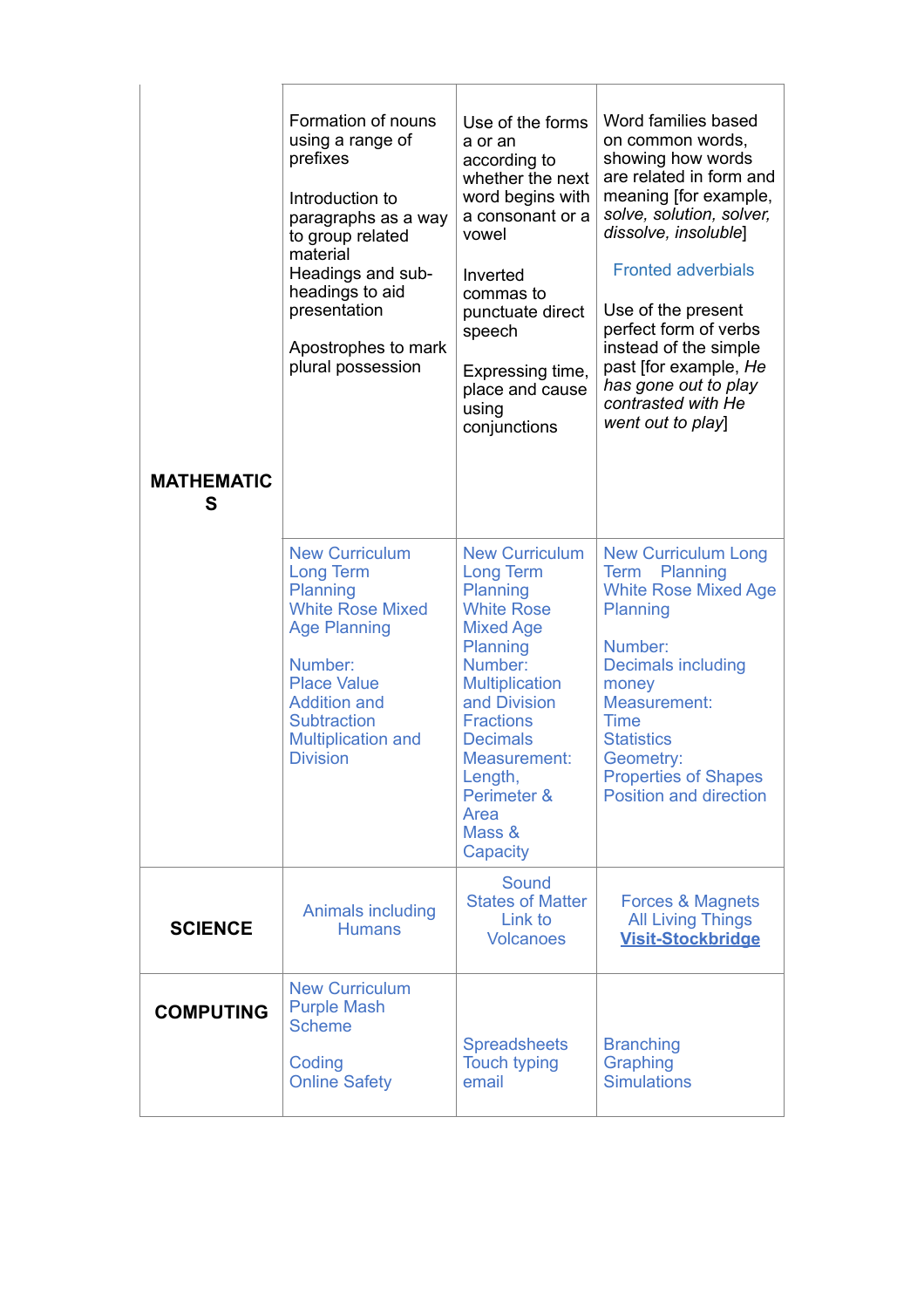| DT                    | <b>Iron Age Houses</b>                                                                                                                                                                                                                                                                                                                                                                                        | Roman buildings<br>Photograph<br>Frames-<br><b>Structures</b>                                                                       | <b>Models of UK</b><br>Landmarks                                                                                                                          |
|-----------------------|---------------------------------------------------------------------------------------------------------------------------------------------------------------------------------------------------------------------------------------------------------------------------------------------------------------------------------------------------------------------------------------------------------------|-------------------------------------------------------------------------------------------------------------------------------------|-----------------------------------------------------------------------------------------------------------------------------------------------------------|
| <b>HISTORY</b>        | <b>Change from Stone</b><br>Age to Iron Age<br><b>Visit-Yorkshire</b><br><b>Museum</b><br><b>Art Gallery</b>                                                                                                                                                                                                                                                                                                  | <b>The Roman</b><br><b>Empire and its</b><br>impact on Britain<br><b>Visit-Yorkshire</b><br><b>Museum</b>                           | Local study<br>School and its<br>surroundings; changes<br>in school life.                                                                                 |
| <b>GEOGRAPHY</b>      | <b>Stone Age to Iron</b><br>Age<br>Key settlements and<br>geographical<br>features; economic<br>activity and trade<br>links; natural<br>resources                                                                                                                                                                                                                                                             | <b>Romans</b><br>Key countries of<br>the Roman<br>Empire;<br>compare a UK<br>region and<br>Pompeii;<br>volcanoes and<br>earthquakes | <b>The United Kingdom</b><br>Locate countries and<br>major cities of UK;<br>identify key<br>topographical<br>features; how location<br>affects settlement |
| <b>ART</b>            | Pre-historic Art (K)<br>Cave painting<br><b>Stone Age/Iron Age</b><br>Art<br>Investigating<br><b>PatternsFormal</b><br><b>Elements of Art (Y4</b><br>K) Pattern                                                                                                                                                                                                                                               | <b>Iron Man Art</b>                                                                                                                 | Sculpture (K)<br>Habitats/Animals/Clay                                                                                                                    |
| <b>MUSIC</b>          | <b>Y3 Recorders</b><br><b>Y4 Drumming</b>                                                                                                                                                                                                                                                                                                                                                                     |                                                                                                                                     |                                                                                                                                                           |
| <b>PE</b><br>(L.C.P.) | <b>Invasion Games (1)</b><br>Gymnastics (3)                                                                                                                                                                                                                                                                                                                                                                   | Dance – The<br><b>River</b><br>Outdoor &<br>adventurous (1)                                                                         | <b>Striking and Fielding</b><br>Games (1)<br>Athletics (1)<br>Swimming                                                                                    |
| <b>PSHE/RSE</b>       | KAPOW scheme used to make sure statutory elements are covered for<br>RSE. Policy online and parents consulted.<br>See KAPOW for lesson plans selected to link with teaching themes that<br>term.<br>Some PSHE/RSE elements are also taught within Computing, Science,<br>PE and healthy schools week.<br>See KAPOW for the profession of skills documents used to allow for<br>progression from year to year. |                                                                                                                                     |                                                                                                                                                           |
|                       | <b>Families and</b><br>relationships<br>Health and wellbeing                                                                                                                                                                                                                                                                                                                                                  | Safety and the<br>changing body<br>Citizenship                                                                                      | Economic well being<br>Healthy schools week                                                                                                               |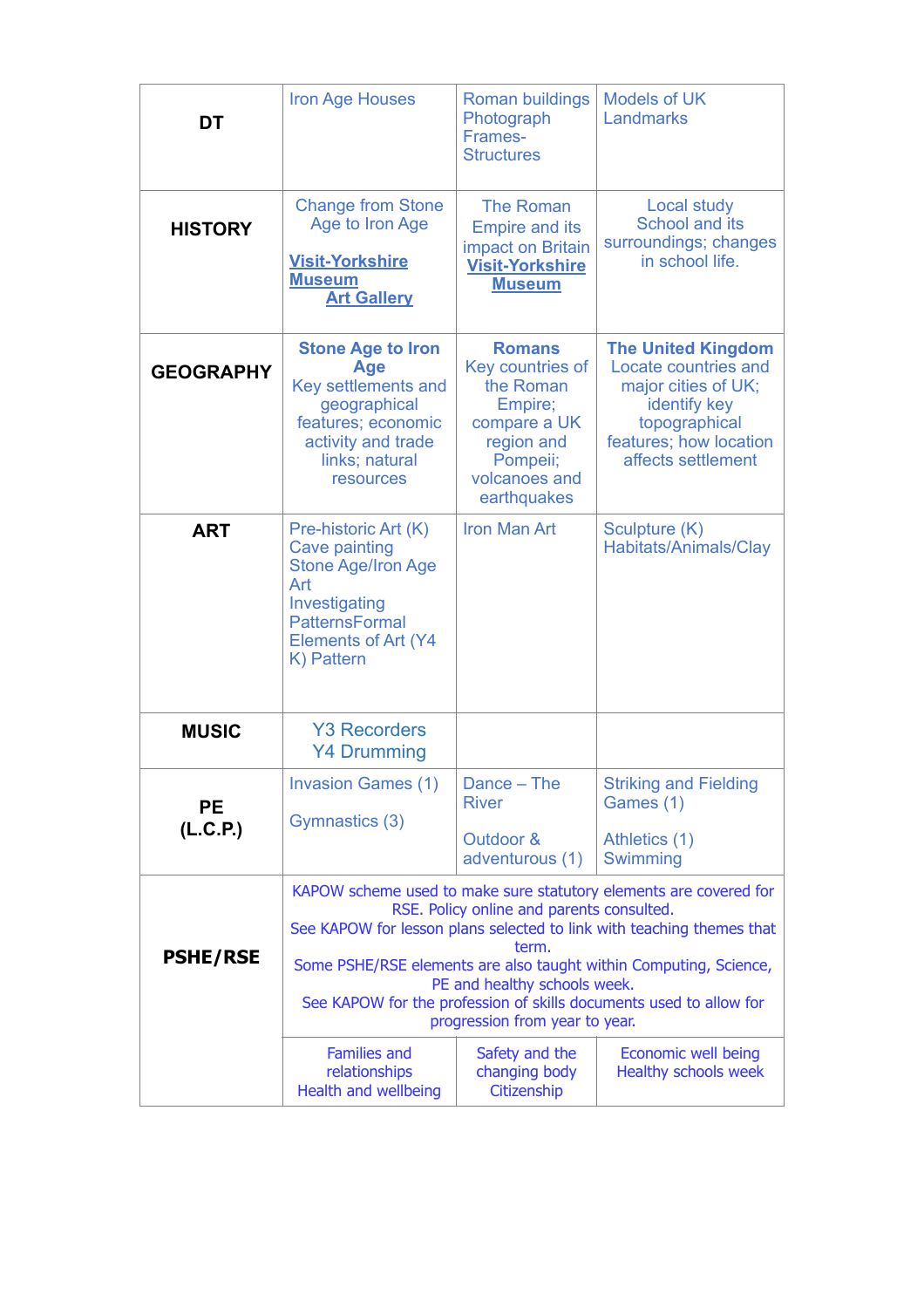| <b>RE</b>     | <b>Understanding</b><br><b>Christianity</b><br>What is the Trinity?<br>(Incarnation & God)                                                                                                                                                                                                                                                                                                                                                  | L <sub>2.6</sub> Why do<br>some people<br>think that life is<br>like a journey<br>and what<br>significant<br>experiences<br>mark this?<br>(Judaism)                                                                                                                                                                                                                                                                           | L2.9 What can we<br>learn from religions<br>about deciding what is<br>right or wrong?<br>(Christians, Jewish<br>people and non-<br>religious responses eg<br>Humanist).<br><b>Understanding</b><br><b>Christianity</b><br><b>What do Christians</b><br>learn from the<br><b>Creation Story?</b> |
|---------------|---------------------------------------------------------------------------------------------------------------------------------------------------------------------------------------------------------------------------------------------------------------------------------------------------------------------------------------------------------------------------------------------------------------------------------------------|-------------------------------------------------------------------------------------------------------------------------------------------------------------------------------------------------------------------------------------------------------------------------------------------------------------------------------------------------------------------------------------------------------------------------------|-------------------------------------------------------------------------------------------------------------------------------------------------------------------------------------------------------------------------------------------------------------------------------------------------|
| <b>FRENCH</b> | <b>DANS LA SALLE DE</b><br><b>CLASSE</b><br><b>Greeting recap</b><br><b>Alphabet</b><br><b>Gender of nouns</b><br>(Un/une)<br>Number recap 1-20<br><b>Plurals</b><br>Avoir - J'ai<br>A-Z and Numbers<br>songs / AEIOU song<br><b>LES FÊTES</b><br>Dates, months,<br>days,<br><b>French celebrations</b><br>age, birthday<br>Numbers to 31<br>Asking and<br>answering<br>questions<br>"Quelle est la date<br>de<br>ton anniversaire"<br>song | LA<br><b>NOURRITURE</b><br><b>Vocab gathering</b><br>breakfast foods<br>Asking for food<br>Euros - with<br>numbers<br><b>FRENCH</b><br><b>BREAKFAST</b><br>"je voudrais<br>song"<br>opinions-<br>J'aime/je n'aime<br>pas<br><b>LES ANIMAUX</b><br>Gender of nouns<br>Using a bilingual<br>dictionary to find<br>meaning of<br>French nouns<br>Colours<br>Adjective<br>position and<br>agreement<br>"avec un gros<br>nez song" | <b>LES OPINIONS</b><br><b>Basic opinions</b><br><b>Exchanging opinions</b><br><b>Recognising plural</b><br>and singular nouns<br><b>AEIOU song</b><br>J'aime les fruits<br>song                                                                                                                 |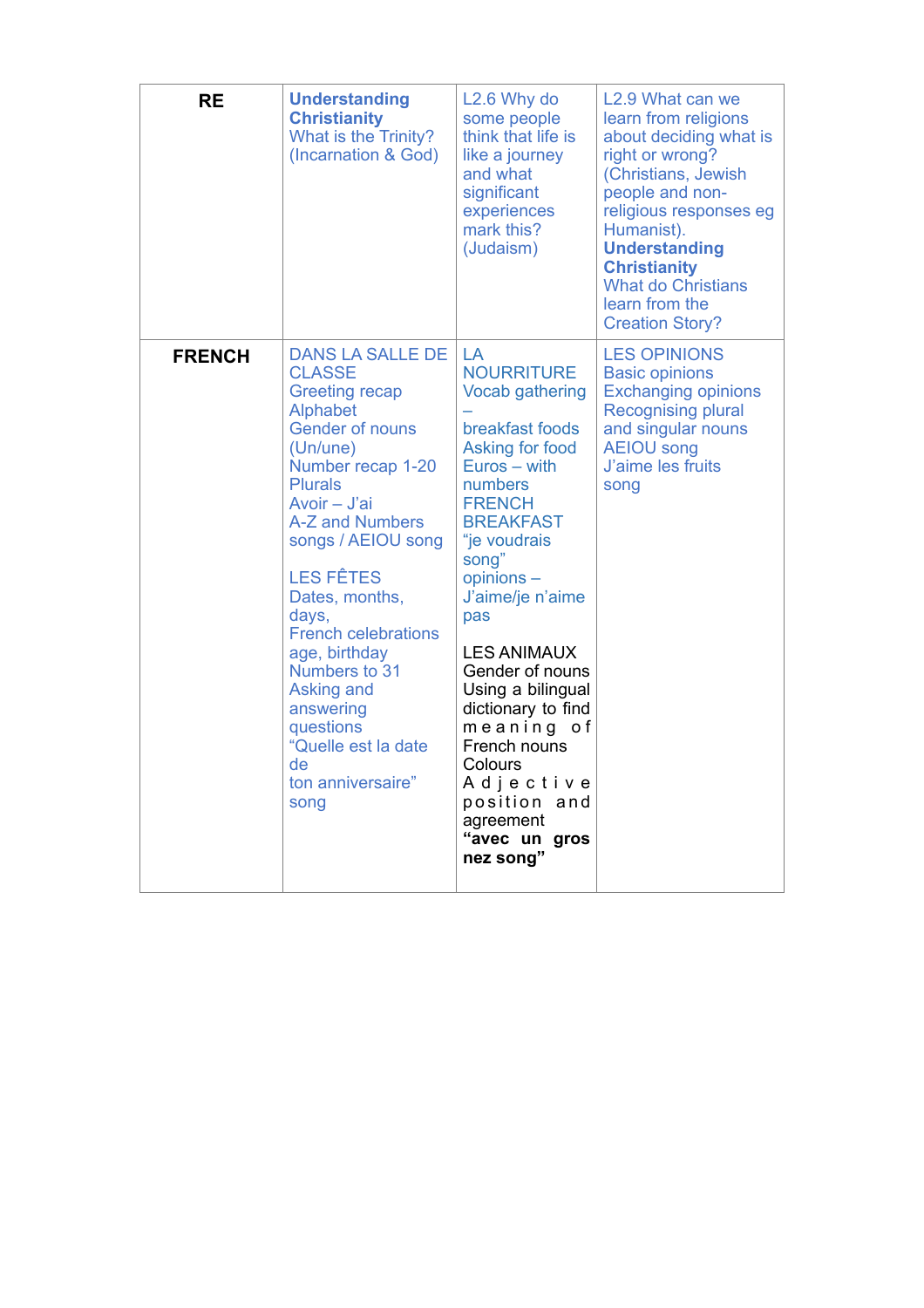## **ST MARY'S CE PRIMARY SCHOOL Two Year Long Term Plan**

## LOWER KEY STAGE 2 RED (Revised April 2018)

|                                                                                                                                           | <b>AUTUMN</b>                                                                                                                                                                                                                                                                                                                                                                     | <b>SPRING</b>                                                                                                                                                                                                     | <b>SUMMER</b>                                                                                                                  |
|-------------------------------------------------------------------------------------------------------------------------------------------|-----------------------------------------------------------------------------------------------------------------------------------------------------------------------------------------------------------------------------------------------------------------------------------------------------------------------------------------------------------------------------------|-------------------------------------------------------------------------------------------------------------------------------------------------------------------------------------------------------------------|--------------------------------------------------------------------------------------------------------------------------------|
|                                                                                                                                           | Writing                                                                                                                                                                                                                                                                                                                                                                           | Writing                                                                                                                                                                                                           | Writing                                                                                                                        |
| <b>ENGLISH</b><br><b>Framework for</b><br>English: two<br>year rolling<br>programme<br>See Long Term<br>Planning<br><b>English Folder</b> | <b>Entertain</b><br><b>Myths and Legends</b><br><b>Erik The Viking</b><br>Thor and his Mighty<br><b>Hammer</b><br><b>Inform</b><br><b>Recounts of a Viking</b><br>invasion viewpoint of a<br>monk on Holy Island<br><b>Recount of Danelaw</b><br><b>Visit</b><br>Instructions of how to<br>make a Viking Moving<br><b>Monster</b><br>Viking longship non-<br>chronological report | <b>Entertain</b><br><b>Letter Howard</b><br><b>Cater Discovery</b><br><b>Inform</b><br>Non-<br>chronological<br>report<br><b>Explanation</b><br><b>Pyramid building</b>                                           | <b>Persuade</b><br><b>Booklet</b><br>Beningbrough<br>Hall                                                                      |
|                                                                                                                                           | <b>Reading</b>                                                                                                                                                                                                                                                                                                                                                                    | <b>Reading</b>                                                                                                                                                                                                    | <b>Reading</b>                                                                                                                 |
|                                                                                                                                           | The Saga of Erik the<br><b>Viking Story</b><br><b>Myths of The Vikings</b><br><b>Extracts of Viking Boy</b><br><b>Whole Class Reading</b><br>and cross curricular<br>writing                                                                                                                                                                                                      | <b>The Firework</b><br><b>Maker's Daughter</b><br>Secrets of A Sun<br><b>King</b><br><b>Story</b><br><b>Dorian Kingsley</b><br><b>Mummies Whole</b><br><b>Class Reading</b><br><b>Cross Curricular</b><br>Writing | Ice Trap! Story<br>The Witch and<br><b>The Wardrobe</b><br><b>Whole Class</b><br><b>Reading Cross</b><br>curricular<br>writing |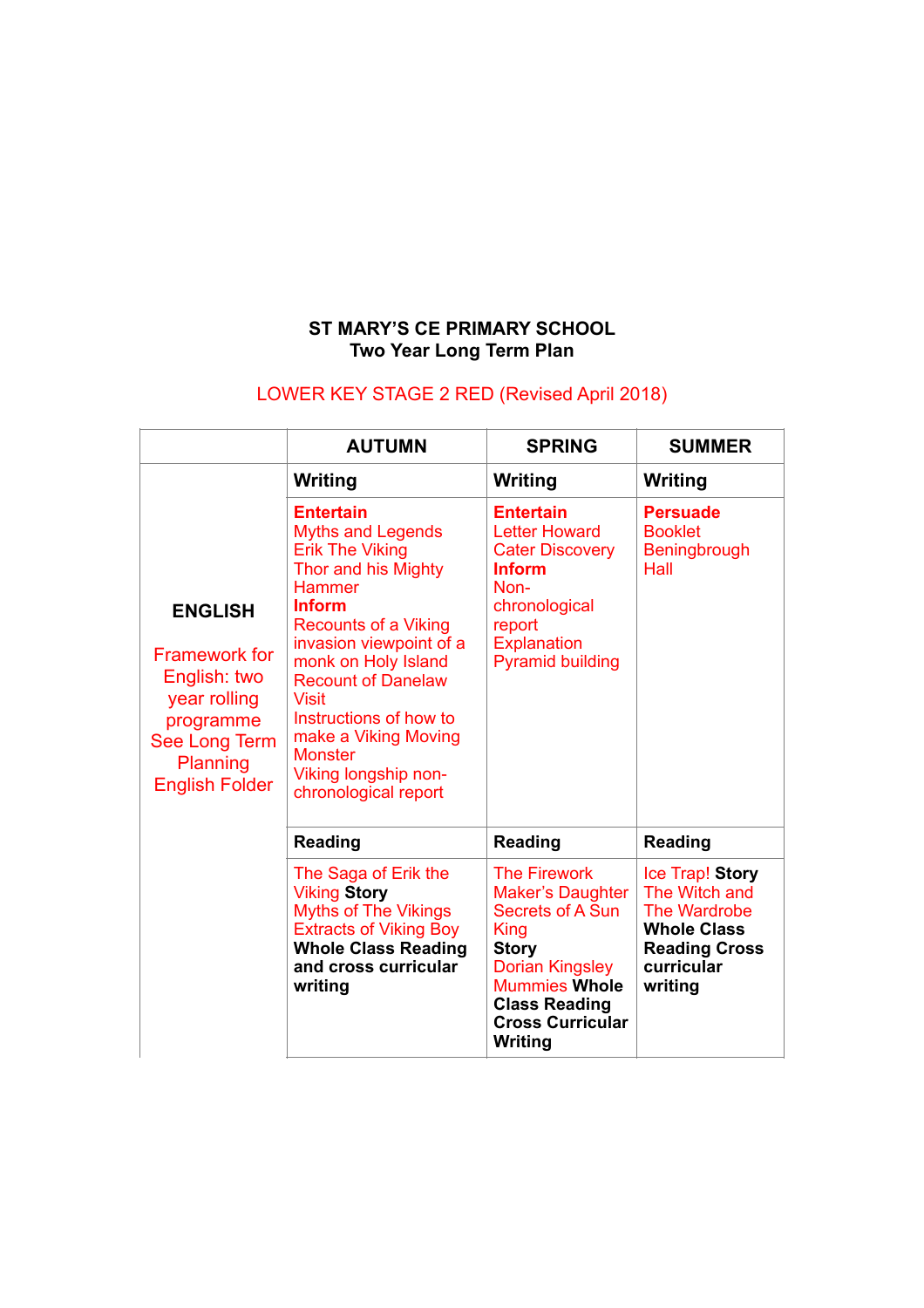|                        | <b>SPAG</b><br><b>Formation of nouns</b><br>using a range of<br>prefixes<br>Use of inverted commas<br>and other punctuation to<br>indicate direct speech                                                      | <b>SPAG</b><br>Use of the forms<br>a or an according<br>to whether the<br>next word begins<br>with a consonant<br>or a vowel<br>Use of<br>paragraphs to<br>organise ideas<br>around a theme<br>Appropriate<br>choice of pronoun<br>or noun within<br>and across<br>sentences to aid<br>cohesion and<br>avoid repetition | <b>SPAG</b><br><b>Word families</b><br>based on<br>common words,<br>showing how<br>words are related<br>in form and<br>meaning<br>Apostrophes to<br>mark plural<br>possession<br>Noun phrases<br>expanded by the<br>addition of<br>modifying<br>adjectives, nouns<br>and preposition<br>phrases    |
|------------------------|---------------------------------------------------------------------------------------------------------------------------------------------------------------------------------------------------------------|-------------------------------------------------------------------------------------------------------------------------------------------------------------------------------------------------------------------------------------------------------------------------------------------------------------------------|----------------------------------------------------------------------------------------------------------------------------------------------------------------------------------------------------------------------------------------------------------------------------------------------------|
| <b>MATHEMATIC</b><br>S | <b>New Curriculum Long</b><br>Planning<br>Term<br><b>White Rose Mixed Age</b><br>Planning<br>Number:<br><b>Place Value</b><br><b>Addition and Subtraction</b><br><b>Multiplication and</b><br><b>Division</b> | <b>New Curriculum</b><br>Long Term<br>Planning<br><b>White Rose</b><br><b>Mixed Age</b><br>Planning<br>Number:<br><b>Multiplication and</b><br><b>Division</b><br><b>Fractions</b><br><b>Decimals</b><br>Measurement:<br>Length, Perimeter<br>& Area<br><b>Mass &amp; Capacity</b>                                      | <b>New Curriculum</b><br>Long Term<br>Planning<br><b>White Rose</b><br><b>Mixed Age</b><br>Planning<br>Number:<br><b>Decimals</b><br>including money<br>Measurement:<br><b>Time</b><br><b>Statistics</b><br>Geometry:<br><b>Properties of</b><br><b>Shapes</b><br><b>Position and</b><br>direction |
| <b>SCIENCE</b>         | <b>Electricity</b>                                                                                                                                                                                            | Light                                                                                                                                                                                                                                                                                                                   | <b>Plants</b><br><b>Visit-</b><br><b>Beningbrough</b><br><b>Hall</b><br><b>Rocks</b>                                                                                                                                                                                                               |
| <b>COMPUTING</b>       | <b>New Curriculum Purple</b><br><b>Mash Scheme</b><br>Coding<br><b>Online Safety</b>                                                                                                                          | <b>Spreadsheets</b><br><b>Writing for</b><br><b>Different</b><br><b>Audiences</b>                                                                                                                                                                                                                                       | Logo<br>Animation<br><b>Effective Search</b><br><b>Hardware</b><br>Investigators                                                                                                                                                                                                                   |
| DT                     | <b>Moving Monsters</b><br><b>Mechanisms</b>                                                                                                                                                                   |                                                                                                                                                                                                                                                                                                                         | Money<br><b>Containers</b>                                                                                                                                                                                                                                                                         |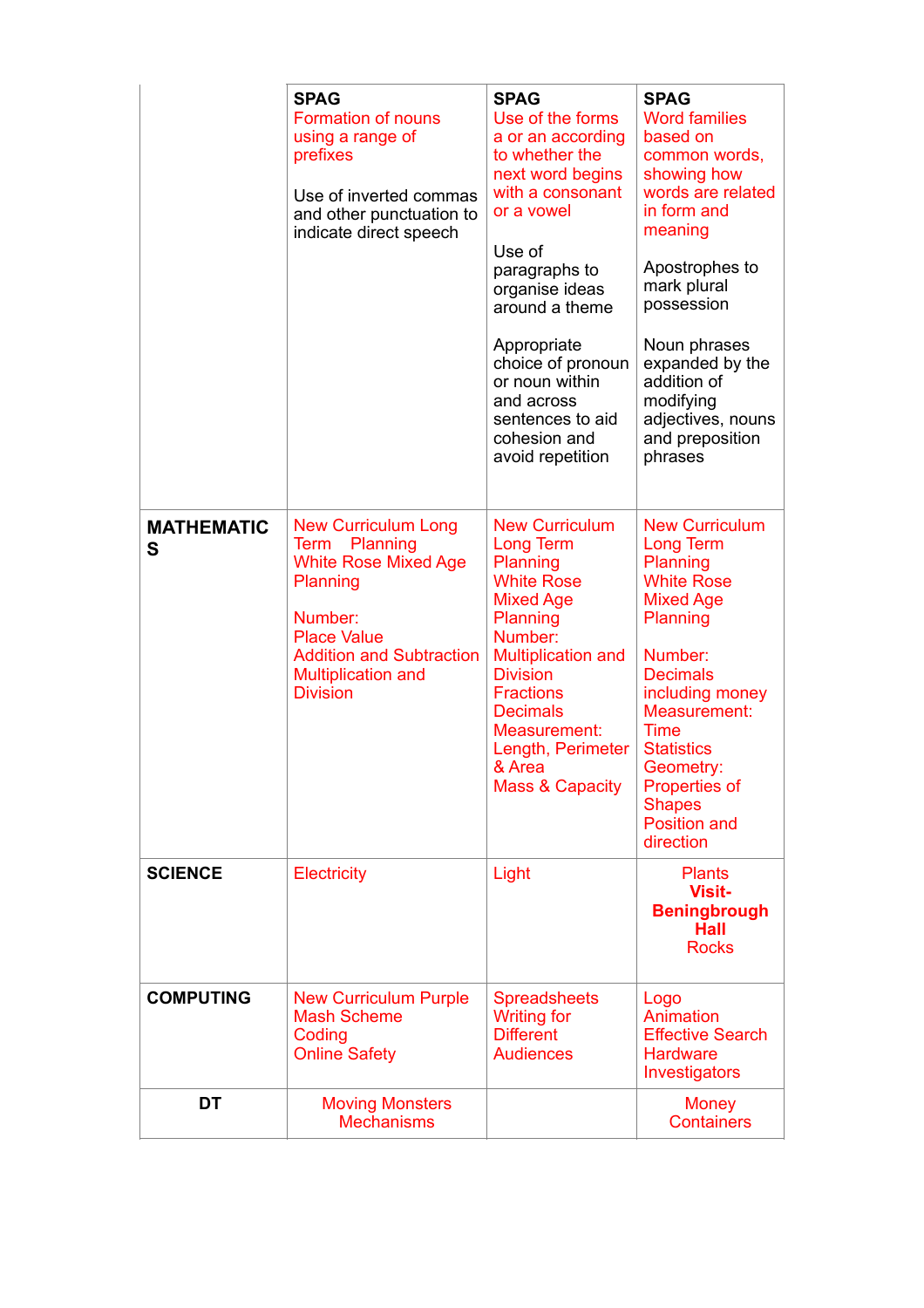| <b>HISTORY</b>   | Anglo-Saxons and<br><b>Scots</b><br>+ Viking and Anglo-<br>Saxon struggle<br><b>Visit-Danelaw</b>                                                                                                                                                                                                                                                                                                             | <b>Early Civilisations</b><br><b>Egyptian Day</b>                                                                                                          | Key treks to the<br>Antarctic                                                                                                                                            |
|------------------|---------------------------------------------------------------------------------------------------------------------------------------------------------------------------------------------------------------------------------------------------------------------------------------------------------------------------------------------------------------------------------------------------------------|------------------------------------------------------------------------------------------------------------------------------------------------------------|--------------------------------------------------------------------------------------------------------------------------------------------------------------------------|
| <b>GEOGRAPHY</b> | <b>France</b><br>European countries and<br>major cities; human and<br>physical geography                                                                                                                                                                                                                                                                                                                      | <b>Ancient Egypt</b><br><b>Topographical</b><br>features. Aswan<br>Dam and Nile<br><b>Delta</b>                                                            | <b>Arctic and</b><br><b>Antarctic</b><br>Northern and<br><b>Southern</b><br>Hemispheres,<br><b>Arctic and</b><br><b>Antarctic Circles,</b><br>Longitude                  |
| <b>ART</b>       | <b>Formal Elements of Art</b><br>3(K)<br>Art & Design - Craft (K)<br><b>Viking Monsters</b>                                                                                                                                                                                                                                                                                                                   | Art & Design<br>Skills3 (K) link to<br>light shadow<br>puppets<br><b>Egyptian Art</b>                                                                      | <b>Plant study</b><br><b>Still Life</b><br><b>Book Door Lion</b><br><b>Witch Wardrobe</b>                                                                                |
| <b>MUSIC</b>     | <b>Y3 Recorders</b><br><b>Y4 Drumming</b>                                                                                                                                                                                                                                                                                                                                                                     | <b>Y3 Recorders</b><br><b>Y4 Drumming</b>                                                                                                                  |                                                                                                                                                                          |
| <b>PE</b>        | <b>Invasion Games (2)</b><br>Gymnastics (4)                                                                                                                                                                                                                                                                                                                                                                   | Dance (Divali)<br>Outdoor &<br>adventurous (2)                                                                                                             | Net/wall<br>games(1)Athletic<br>s (2)Swimming                                                                                                                            |
| <b>PSHE/RSE</b>  | KAPOW scheme used to make sure statutory elements are covered for<br>RSE. Policy online and parents consulted.<br>See KAPOW for lesson plans selected to link with teaching themes<br>that term.<br>Some PSHE/RSE elements are also taught within Computing, Science,<br>PE and healthy schools week.<br>See KAPOW for the profession of skills documents used to allow for<br>progression from year to year. |                                                                                                                                                            |                                                                                                                                                                          |
|                  | Families and relationships<br>Health and wellbeing                                                                                                                                                                                                                                                                                                                                                            | Safety and the<br>changing body<br>Citizenship                                                                                                             | Economic well<br>being<br><b>Healthy schools</b><br>week                                                                                                                 |
| <b>RE</b>        | L2.4 Why Do people<br>pray?<br>(Christians)<br><b>Understanding</b><br><b>Christianity</b><br>What is it like to follow<br>God?<br>What kind of world did<br>Jesus want?                                                                                                                                                                                                                                      | <b>Understanding</b><br><b>Christianity</b><br>Why do<br><b>Christians call the</b><br>day Jesus died,<br>'Good Friday'?<br>When Jesus left,<br>what next? | L2.8 What does it<br>mean to be a<br><b>Hindu in Britain</b><br>today?<br>L <sub>2.5</sub> Why are<br>festivals<br>important to<br>religious<br>communities?<br>(Hindus) |